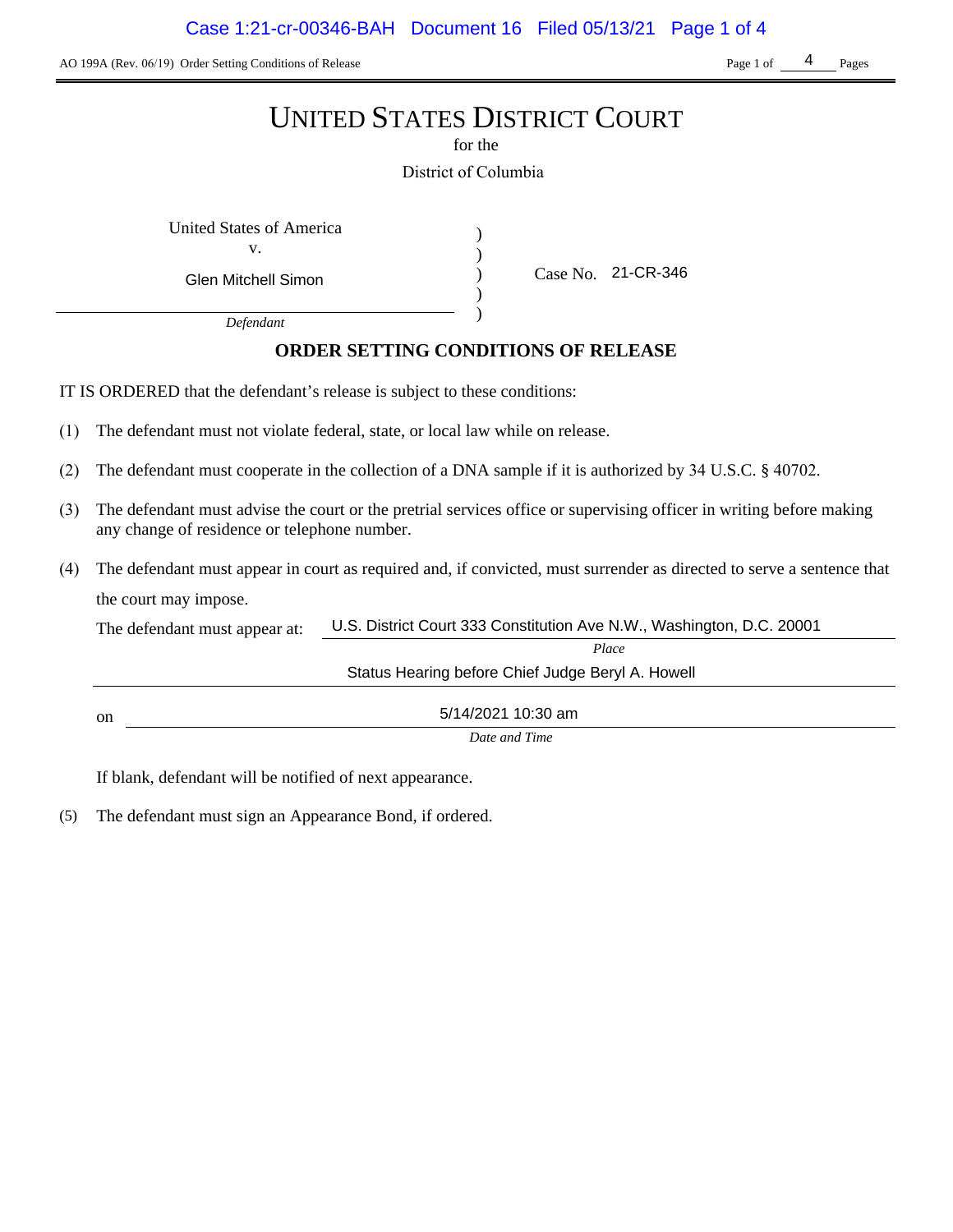AO 199B (Rev. 12/20) Additional Conditions of Release Page  $\frac{2}{\text{Page}}$  of  $\frac{4}{\text{Page}}$  Pages

## **ADDITIONAL CONDITIONS OF RELEASE**

| Person or organization                     |               |
|--------------------------------------------|---------------|
| Address (only if above is an organization) |               |
| City and state                             | . No.<br>Tel. |

|                                                                                                                                                                                                                                                                     |                       |     | AO 199B (Rev. 12/20) Additional Conditions of Release                                                                                                                                                                                                                                                                                                                                                                                                                                                                                                                                                                                                                                                                                                                                                                                                                                                                  | Page $^2$ of $^4$ Pages                                       |  |  |  |
|---------------------------------------------------------------------------------------------------------------------------------------------------------------------------------------------------------------------------------------------------------------------|-----------------------|-----|------------------------------------------------------------------------------------------------------------------------------------------------------------------------------------------------------------------------------------------------------------------------------------------------------------------------------------------------------------------------------------------------------------------------------------------------------------------------------------------------------------------------------------------------------------------------------------------------------------------------------------------------------------------------------------------------------------------------------------------------------------------------------------------------------------------------------------------------------------------------------------------------------------------------|---------------------------------------------------------------|--|--|--|
|                                                                                                                                                                                                                                                                     |                       |     | <b>ADDITIONAL CONDITIONS OF RELEASE</b>                                                                                                                                                                                                                                                                                                                                                                                                                                                                                                                                                                                                                                                                                                                                                                                                                                                                                |                                                               |  |  |  |
|                                                                                                                                                                                                                                                                     |                       |     | Pursuant to 18 U.S.C. § 3142(c)(1)(B), the court may impose the following least restrictive condition(s) only as necessary to reasonably assure the<br>appearance of the person as required and the safety of any other person and the community.                                                                                                                                                                                                                                                                                                                                                                                                                                                                                                                                                                                                                                                                      |                                                               |  |  |  |
|                                                                                                                                                                                                                                                                     |                       |     | IT IS FURTHER ORDERED that the defendant's release is subject to the conditions marked below:                                                                                                                                                                                                                                                                                                                                                                                                                                                                                                                                                                                                                                                                                                                                                                                                                          |                                                               |  |  |  |
|                                                                                                                                                                                                                                                                     | (6)                   |     | The defendant is placed in the custody of:<br>Person or organization                                                                                                                                                                                                                                                                                                                                                                                                                                                                                                                                                                                                                                                                                                                                                                                                                                                   |                                                               |  |  |  |
|                                                                                                                                                                                                                                                                     |                       |     | Address (only if above is an organization)                                                                                                                                                                                                                                                                                                                                                                                                                                                                                                                                                                                                                                                                                                                                                                                                                                                                             |                                                               |  |  |  |
|                                                                                                                                                                                                                                                                     |                       |     | Tel. No.<br>City and state                                                                                                                                                                                                                                                                                                                                                                                                                                                                                                                                                                                                                                                                                                                                                                                                                                                                                             |                                                               |  |  |  |
| who agrees to (a) supervise the defendant, (b) use every effort to assure the defendant's appearance at all court proceedings, and (c) notify the court<br>immediately if the defendant violates a condition of release or is no longer in the custodian's custody. |                       |     |                                                                                                                                                                                                                                                                                                                                                                                                                                                                                                                                                                                                                                                                                                                                                                                                                                                                                                                        |                                                               |  |  |  |
|                                                                                                                                                                                                                                                                     |                       |     |                                                                                                                                                                                                                                                                                                                                                                                                                                                                                                                                                                                                                                                                                                                                                                                                                                                                                                                        |                                                               |  |  |  |
|                                                                                                                                                                                                                                                                     |                       |     | Signed:<br>Custodian                                                                                                                                                                                                                                                                                                                                                                                                                                                                                                                                                                                                                                                                                                                                                                                                                                                                                                   | Date                                                          |  |  |  |
| $(  \vee  )$                                                                                                                                                                                                                                                        | (7)                   |     | The defendant must:                                                                                                                                                                                                                                                                                                                                                                                                                                                                                                                                                                                                                                                                                                                                                                                                                                                                                                    |                                                               |  |  |  |
|                                                                                                                                                                                                                                                                     | $( {\boldsymbol v} )$ |     | (a) submit to supervision by and report for supervision to the<br>Pretrial Services of the Northern District of Georgia as directed; verify address with agency.                                                                                                                                                                                                                                                                                                                                                                                                                                                                                                                                                                                                                                                                                                                                                       |                                                               |  |  |  |
|                                                                                                                                                                                                                                                                     |                       |     | telephone number<br>404-655-0961<br>, no later than                                                                                                                                                                                                                                                                                                                                                                                                                                                                                                                                                                                                                                                                                                                                                                                                                                                                    |                                                               |  |  |  |
|                                                                                                                                                                                                                                                                     |                       |     | (b) continue or actively seek employment.                                                                                                                                                                                                                                                                                                                                                                                                                                                                                                                                                                                                                                                                                                                                                                                                                                                                              |                                                               |  |  |  |
|                                                                                                                                                                                                                                                                     |                       |     | (c) continue or start an education program.<br>(d) surrender any passport to:                                                                                                                                                                                                                                                                                                                                                                                                                                                                                                                                                                                                                                                                                                                                                                                                                                          |                                                               |  |  |  |
|                                                                                                                                                                                                                                                                     |                       |     | (e) not obtain a passport or other international travel document.                                                                                                                                                                                                                                                                                                                                                                                                                                                                                                                                                                                                                                                                                                                                                                                                                                                      |                                                               |  |  |  |
|                                                                                                                                                                                                                                                                     | v                     | (f) | abide by the following restrictions on personal association, residence, or travel:                                                                                                                                                                                                                                                                                                                                                                                                                                                                                                                                                                                                                                                                                                                                                                                                                                     | Stay away from the District of Columbia except for attendance |  |  |  |
|                                                                                                                                                                                                                                                                     |                       |     | at Court proceedings, meeting with counsel, and required PSA business. See (t) for additional travel restrictions.                                                                                                                                                                                                                                                                                                                                                                                                                                                                                                                                                                                                                                                                                                                                                                                                     |                                                               |  |  |  |
|                                                                                                                                                                                                                                                                     |                       |     | (S) (g) avoid all contact, directly or indirectly, with any person who is or may be a victim or witness in the investigation or prosecution,<br>including:                                                                                                                                                                                                                                                                                                                                                                                                                                                                                                                                                                                                                                                                                                                                                             |                                                               |  |  |  |
|                                                                                                                                                                                                                                                                     |                       |     | (h) get medical or psychiatric treatment:                                                                                                                                                                                                                                                                                                                                                                                                                                                                                                                                                                                                                                                                                                                                                                                                                                                                              |                                                               |  |  |  |
|                                                                                                                                                                                                                                                                     |                       |     |                                                                                                                                                                                                                                                                                                                                                                                                                                                                                                                                                                                                                                                                                                                                                                                                                                                                                                                        |                                                               |  |  |  |
|                                                                                                                                                                                                                                                                     |                       |     | o'clock after being released at<br>(i) return to custody each<br>at<br>or the following purposes:                                                                                                                                                                                                                                                                                                                                                                                                                                                                                                                                                                                                                                                                                                                                                                                                                      | o'clock for employment, schooling,                            |  |  |  |
|                                                                                                                                                                                                                                                                     |                       | (i) | maintain residence at a halfway house or community corrections center, as the pretrial services office or supervising officer considers<br>necessary.                                                                                                                                                                                                                                                                                                                                                                                                                                                                                                                                                                                                                                                                                                                                                                  |                                                               |  |  |  |
|                                                                                                                                                                                                                                                                     |                       |     | (k) not possess a firearm, destructive device, or other weapon.                                                                                                                                                                                                                                                                                                                                                                                                                                                                                                                                                                                                                                                                                                                                                                                                                                                        |                                                               |  |  |  |
|                                                                                                                                                                                                                                                                     |                       |     | (1) not use alcohol $\begin{array}{ c c c c c } \hline \end{array}$ ) at all $\begin{array}{ c c c c c } \hline \end{array}$ ) excessively.                                                                                                                                                                                                                                                                                                                                                                                                                                                                                                                                                                                                                                                                                                                                                                            |                                                               |  |  |  |
|                                                                                                                                                                                                                                                                     |                       |     | (n) (m) not use or unlawfully possess a narcotic drug or other controlled substances defined in 21 U.S.C. § 802, unless prescribed by a licensed<br>medical practitioner.                                                                                                                                                                                                                                                                                                                                                                                                                                                                                                                                                                                                                                                                                                                                              |                                                               |  |  |  |
|                                                                                                                                                                                                                                                                     |                       |     | (n) submit to testing for a prohibited substance if required by the pretrial services office or supervising officer. Testing may be used with                                                                                                                                                                                                                                                                                                                                                                                                                                                                                                                                                                                                                                                                                                                                                                          |                                                               |  |  |  |
|                                                                                                                                                                                                                                                                     |                       |     | random frequency and may include urine testing, the wearing of a sweat patch, a remote alcohol testing system, and/or any form of<br>prohibited substance screening or testing. The defendant must not obstruct, attempt to obstruct, or tamper with the efficiency and accuracy<br>of prohibited substance screening or testing.                                                                                                                                                                                                                                                                                                                                                                                                                                                                                                                                                                                      |                                                               |  |  |  |
|                                                                                                                                                                                                                                                                     |                       |     | (O) participate in a program of inpatient or outpatient substance abuse therapy and counseling if directed by the pretrial services office or                                                                                                                                                                                                                                                                                                                                                                                                                                                                                                                                                                                                                                                                                                                                                                          |                                                               |  |  |  |
|                                                                                                                                                                                                                                                                     |                       |     | supervising officer.<br>(p) participate in one of the following location restriction programs and comply with its requirements as directed.                                                                                                                                                                                                                                                                                                                                                                                                                                                                                                                                                                                                                                                                                                                                                                            |                                                               |  |  |  |
|                                                                                                                                                                                                                                                                     |                       |     | ( $\Box$ ) (i) <b>Curfew.</b> You are restricted to your residence every day ( $\Box$ ) from $\Box$ to $\Box$ , or ( $\Box$ ) as<br>directed by the pretrial services office or supervising officer; or<br>(ii) Home Detention. You are restricted to your residence at all times except for employment; education; religious services;<br>medical, substance abuse, or mental health treatment; attorney visits; court appearances; court-ordered obligations; or other<br>activities approved in advance by the pretrial services office or supervising officer; or<br>(iii) Home Incarceration. You are restricted to 24-hour-a-day lock-down at your residence except for medical necessities and<br>court appearances or other activities specifically approved by the court; or<br>(U) (iv) Stand Alone Monitoring. You have no residential curfew, home detention, or home incarceration restrictions. However, |                                                               |  |  |  |
|                                                                                                                                                                                                                                                                     |                       |     | you must comply with the location or travel restrictions as imposed by the court.<br>Note: Stand Alone Monitoring should be used in conjunction with global positioning system (GPS) technology.                                                                                                                                                                                                                                                                                                                                                                                                                                                                                                                                                                                                                                                                                                                       |                                                               |  |  |  |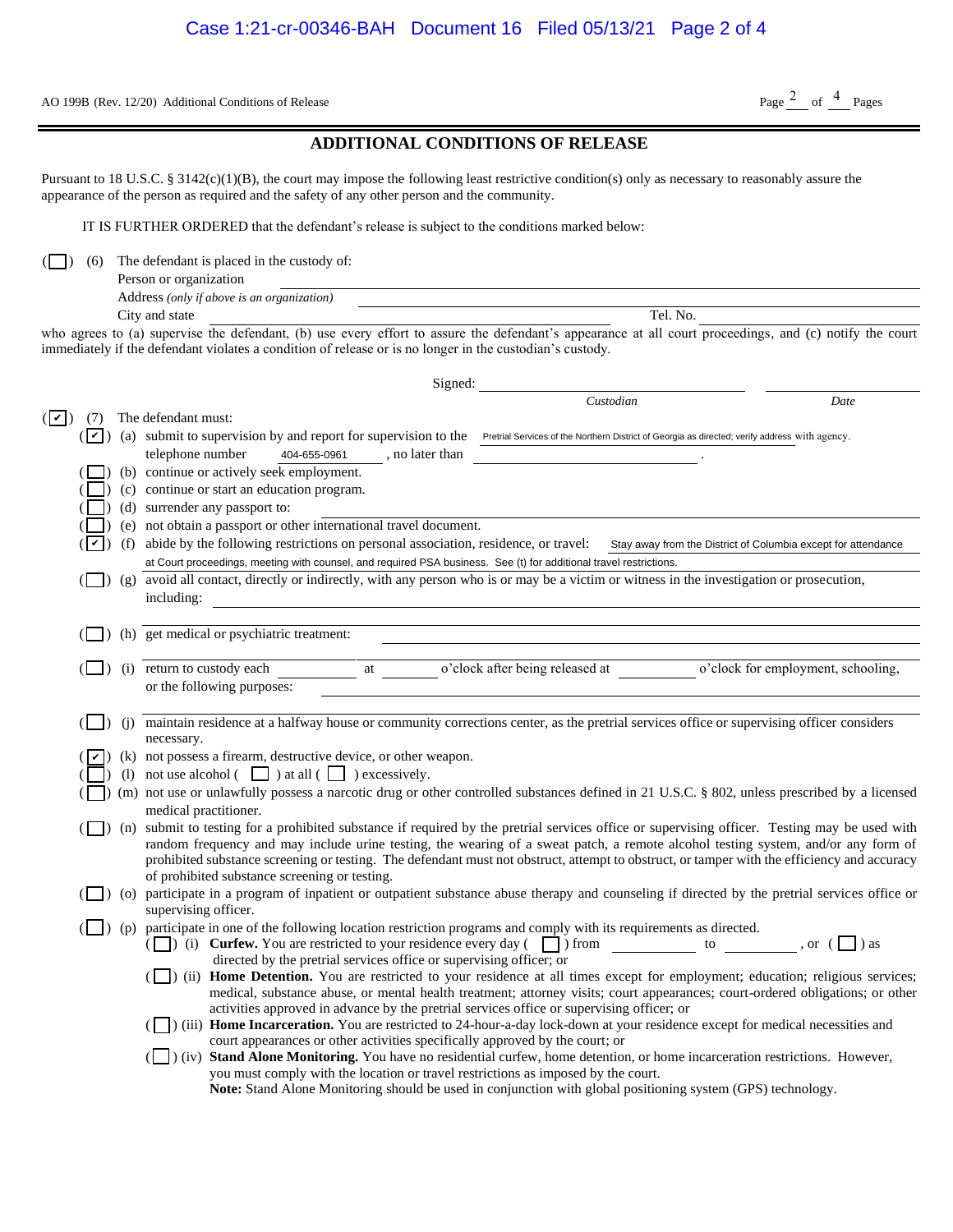AO 199B (Rev. 12/20) Additional Conditions of Release Page  $\frac{3}{2}$  of  $\frac{4}{2}$  Pages

#### **ADDITIONAL CONDITIONS OF RELEASE**  $(\Box)$  (q) submit to the following location monitoring technology and comply with its requirements as directed: ( ( (  $\left(\Box\right)$  (iv) GPS. ) ) ) (i) (ii) (iii) Location monitoring technology as directed by the pretrial services or supervising officer; or Voice Recognition; or Radio Frequency; or  $(\Box)$  (r) pay all or part of the cost of location monitoring based upon your ability to pay as determined by the pretrial services or supervising officer. ( $\Box$ ) (s) report as soon as possible, to the pretrial services or supervising officer, every contact with law enforcement personnel, including arrests, questioning, or traffic stops. (V) (t) Def. must notify Pretrial Services of the Northern District of Georgia in advance of any travel outside of the Northern District of Georgia. Def. must receive the Court's approval for **Example 10** Additional Conditions of Release<br> **ADDITIONAL CONDITIONS OF RELEASE**<br>
submit to the following location monitoring technology and comply with its requirements as directed:<br>
( $\Box$ ) (ii) Uccion monitoring techno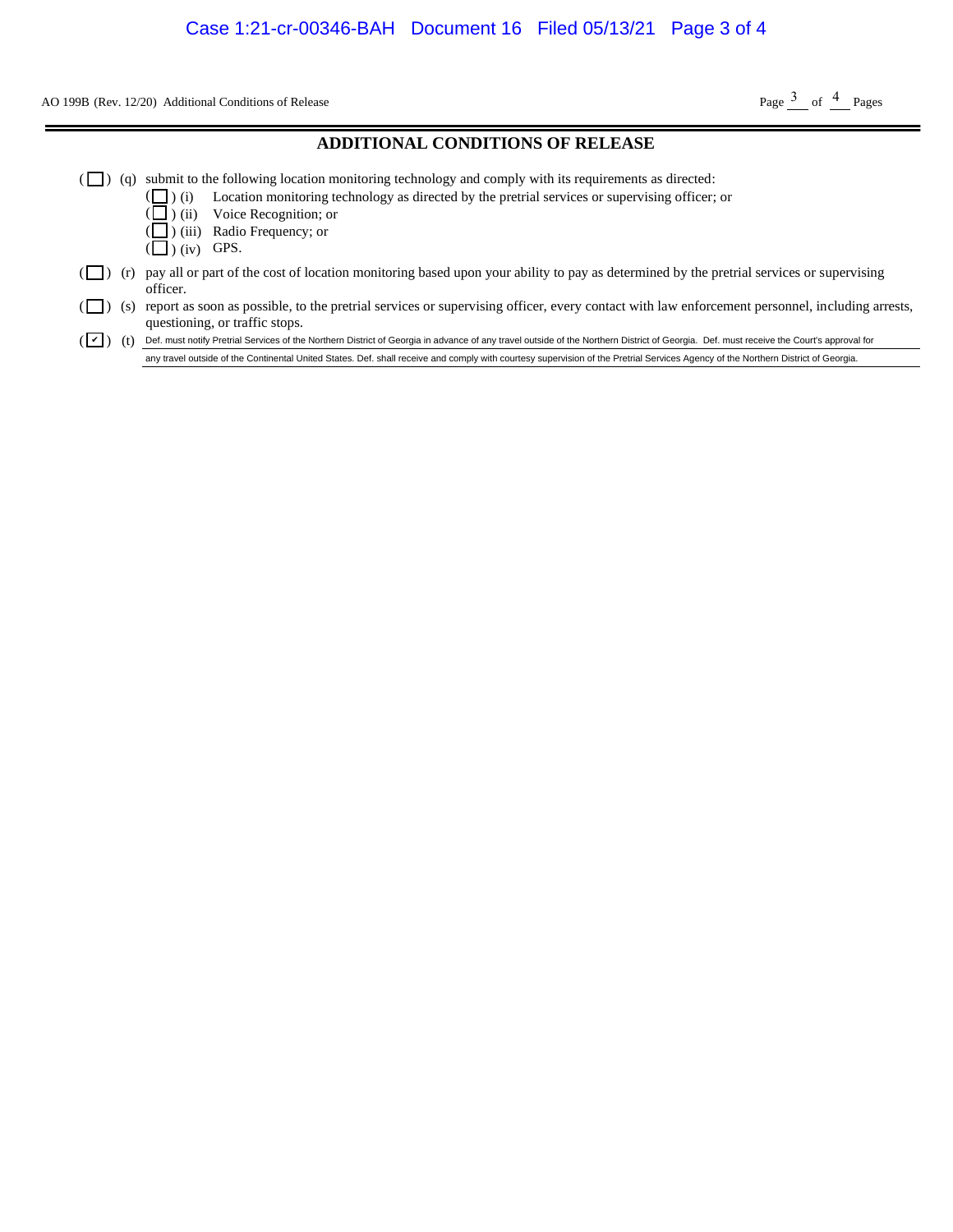### **ADVICE OF PENALTIES AND SANCTIONS**

#### TO THE DEFENDANT:

#### YOU ARE ADVISED OF THE FOLLOWING PENALTIES AND SANCTIONS:

Violating any of the foregoing conditions of release may result in the immediate issuance of a warrant for your arrest, a revocation of your release, an order of detention, a forfeiture of any bond, and a prosecution for contempt of court and could result in imprisonment, a fine, or both.

While on release, if you commit a federal felony offense the punishment is an additional prison term of not more than ten years and for a federal misdemeanor offense the punishment is an additional prison term of not more than one year. This sentence will be consecutive (*i.e.*, in addition to) to any other sentence you receive.

It is a crime punishable by up to ten years in prison, and a \$250,000 fine, or both, to: obstruct a criminal investigation; tamper with a witness, victim, or informant; retaliate or attempt to retaliate against a witness, victim, or informant; or intimidate or attempt to intimidate a witness, victim, juror, informant, or officer of the court. The penalties for tampering, retaliation, or intimidation are significantly more serious if they involve a killing or attempted killing.

If, after release, you knowingly fail to appear as the conditions of release require, or to surrender to serve a sentence,

- you may be prosecuted for failing to appear or surrender and additional punishment may be imposed. If you are convicted of:
	- (1) an offense punishable by death, life imprisonment, or imprisonment for a term of fifteen years or more you will be fined not more than \$250,000 or imprisoned for not more than 10 years, or both;
	- (2) an offense punishable by imprisonment for a term of five years or more, but less than fifteen years you will be fined not more than \$250,000 or imprisoned for not more than five years, or both;
	- (3) any other felony you will be fined not more than \$250,000 or imprisoned not more than two years, or both;
	- (4) a misdemeanor you will be fined not more than \$100,000 or imprisoned not more than one year, or both.

A term of imprisonment imposed for failure to appear or surrender will be consecutive to any other sentence you receive. In addition, a failure to appear or surrender may result in the forfeiture of any bond posted.

### **Acknowledgment of the Defendant**

I acknowledge that I am the defendant in this case and that I am aware of the conditions of release. I promise to obey all conditions of release, to appear as directed, and surrender to serve any sentence imposed. I am aware of the penalties and sanctions set forth above.

#### Acknowledged on the record during hearing

*Defendant's Signature*

*City and State*

#### **Directions to the United States Marshal**

- ) The defendant is ORDERED released after processing.
- ) The United States marshal is ORDERED to keep the defendant in custody until notified by the clerk or judge that the defendant has posted bond and/or complied with all other conditions for release. If still in custody, the defendant must be produced before the appropriate judge at the time and place specified.

Robin M. Meriweatherpot - Meimour

Date: May 12, 2021 *nunc pro tunc*



Robin M. Meriweather, U.S. Magistrate Judge

*Printed name and title*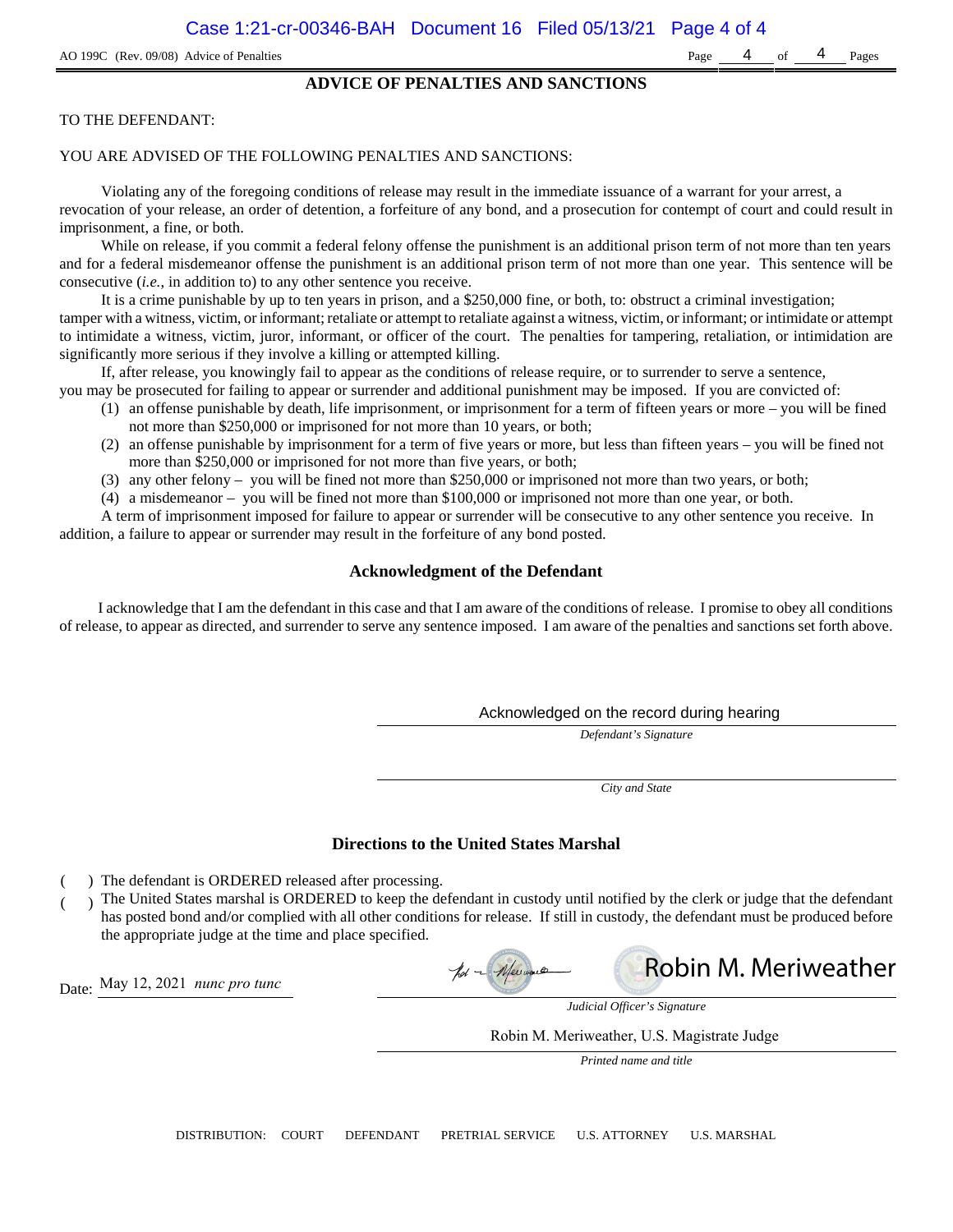AO 98 (Rev. 12/11) Appearance Bond

# UNITED STATES DISTRICT COURT

for the

) ) ) )

District of Columbia

United States of America (1996)

v.

**Glen Mitchell Simon** 

Defendant

Case No. CR: 21-346 (BAH)

# APPEARANCE BOND

## Defendant's Agreement

I, Glen Mitchell Simon *(defendant)*, agree to follow every order of this court, or any court that considers this case, and I further agree that this bond may be forfeited if I fail:

 $(X)$  to appear for court proceedings;

 $(X)$  if convicted, to surrender to serve a sentence that the court may impose; or

 $(X)$  to comply with all conditions set forth in the Order Setting Conditions of Release.

# Type of Bond

 $(X)$  (1) This is a personal recognizance bond.

(2) This is an unsecured bond of \$

 $($   $)$  (3) This is a secured bond of \$, secured by:

 $($  ) (a)  $\$  , in cash deposited with the court.

( ) (b) the agreement of the defendant and each surety to forfeit the following cash or other property (describe the cash or other property, including claims on it  $-$  such as a lien, mortgage, or loan  $-$  and attach proof of ownership and value):

If this bond is secured by real property, documents to protect the secured interest may be filed of record.

( $\)$  (c) a bail bond with a solvent surety *(attach a copy of the bail bond, or describe it and identify the surety)*:

# Forfeiture or Release of the Bond

Forfeiture of the Bond. This appearance bond may be forfeited if the defendant does not comply with the above agreement. The court may immediately order the amount of the bond surrendered to the United States, including the security for the bond, if the defendant does not comply with the agreement. At the request of the United States, the court may order a judgment of forfeiture against the defendant and each surety for the entire amount of the bond, including interest and costs.